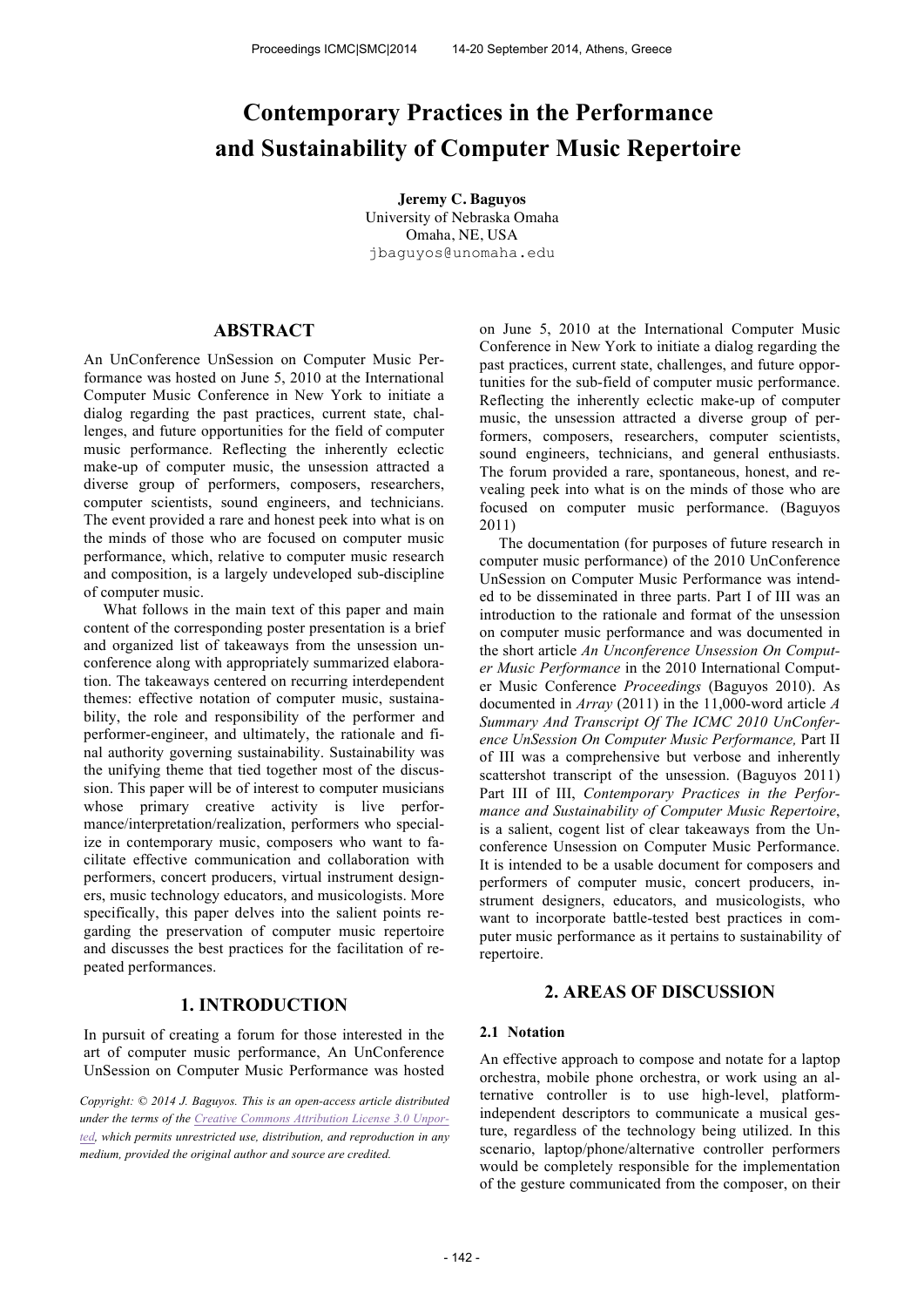chosen technology. One of the primary obstacles in composing for most laptop orchestras and mobile device orchestras is that the various members show up with a variety of platforms. While a composer could write software for each device in the ensemble, that approach might prove to be very time-consuming given all of the various operating systems and hardware. Furthermore, updates (driven either by the composer for artistic reasons or by the hardware/operating system for compatibility reasons) to the work become very problematic. The solution is to shift the burden of implementation of a musical idea to the performer. The composer need not implement directly, their musical gesture. Instead, the gesture is communicated as specifically as possible to the performer (graphically, with text, with standard notation, or with other non-traditional notation), and then the performer implements the gesture on their chosen technology. For example, the composer could indicate to the performer to create a sine wave vibrating at 100 Hz that changes to 200 Hz over 10 seconds (instead of telling the performer to press this yellow button that produces a 100 Hz sine wave and changes to 200 Hz over 10 seconds on the software that the composer wrote for the performer). In placing the implementation duty on the performer, the performer would have to figure out how they will produce the 100 Hz sine wave (whether in Max, cSound, PD, Ableton, or something else) and trigger it in musical time. In a more concise storyboard example, it's the difference between "Do a 3 Hz LFO for pitch vibrato on the fundamental frequency" versus "Click the LFO button on the Max patch that I gave you and I hope the patch works on your Windows98 machine running Max 4."

 In other words, the composer's focus is on the musical output, rather than the technology that produces the output. Much of this sentiment is already in practice. Groups such as HELO (Huddersfield Experimental Laptop Orchestra) have been aligned with this philosophy for several years. (Hewitt 2010). More recently, groups such as KUDAC (Kingston University Digital Arts Collective) have followed suit with their "agnostic" approach that rejects singular approaches to implementation in favor of encouraging students to find their own practice and platforms in realizing musical requirements within a social learning context. (Ben-Tal 2014)

 Not only is this approach of putting the onus for implementation on the performer more practical in terms of live performance realization, the approach also gives the composition a better chance to be reproduced in the future, a time where the implementation technology will be different than the time when the work was composed. Interestingly, research in notation for computer music overlaps with research in sustainability of computer music repertoire, because sustainability is dependent on notation.

 Currently, outside of traditional notation, there is no universally accepted notation scheme. In some ways, computer music performance is similar to Indian music in that there is a very precise oral tradition requiring strict adherence to grammar, syntax, and protocol. But at the same time, there is no universal standard to facilitate the computer music performance tradition through written mediation other than standard musical notation. Until a

corresponding notational tradition that effectively communicates computer music gestures emerges, text instructions (in a language that most people can understand) allow for precise mediation of musical gesture between composer and performer. Graphical depiction, not as precise as, but more intuitive than text, has also been implemented successfully. What has to be avoided is the notation of a knob turn, a button trigger, a menu selection, a radio button selection, a slider push, or a number entry that has no obvious connection to a musical structure and no meaning to the performer outside of the immediate implementation platform.

 In the pursuit of precise documentation and best practices, a composer would benefit from being very clear about what is really important in their music, so performers can be sure to focus on what is truly important and not fixate on something that is not important, because precise documentation can sometimes communicate too much information. Another challenge is that performance traditions can affect even the most precisely documented musical ideas, and recordings may not always communicate accurately the intents and ideas of the composer. Furthermore, timbre-based compositions are more difficult to port to different technical implementations (relative to the porting of the compositional intents/ideas of pitch, rhythm, dynamics to other instruments and technical implementations). In the end, clarity in documentation of composer ideas and intents (summarized to the appropriate degree) should also communicate the larger, lessdetailed formal gestures.

 There is occasionally the situation where the ensemble director is able to provide to each musician the same hardware with the same operating system and same versions of applications to each musician. This is a very expensive strategy in terms of funding and maintenance from the outset, and it inevitably gives way to the introduction of non-conforming machines, anyway, due to loss of original machines that can't be replaced with the original model and original software, and growth of membership beyond available machines.

### **2.2 Sustainability**

Sustainability, a work's chance of surviving far into the future, in computer music repertoire can be achieved by preserving the composer's musical gestures as a precise, well-documented, and platform-independent set of intents and ideas that could be replicated accurately with any current or future technology. This would be an improvement over the practice of bundling the set of intents and ideas within a single technological implementation with the hopes that the technology would not be rendered obsolete in the future. At the very least, a composer should identify and divide their computer music work into two portions: a "composition" (or "music parameter control") portion and an "instrument" (or "sound generation") portion. The two portions would be coupled at the premiere, but at any time in the future, each portion could be modified and updated independent of each other, and thereby eliminating the complexities of modifying both at the same time. The "composition" portion consists of the composer's intents and ideas and is communicated to the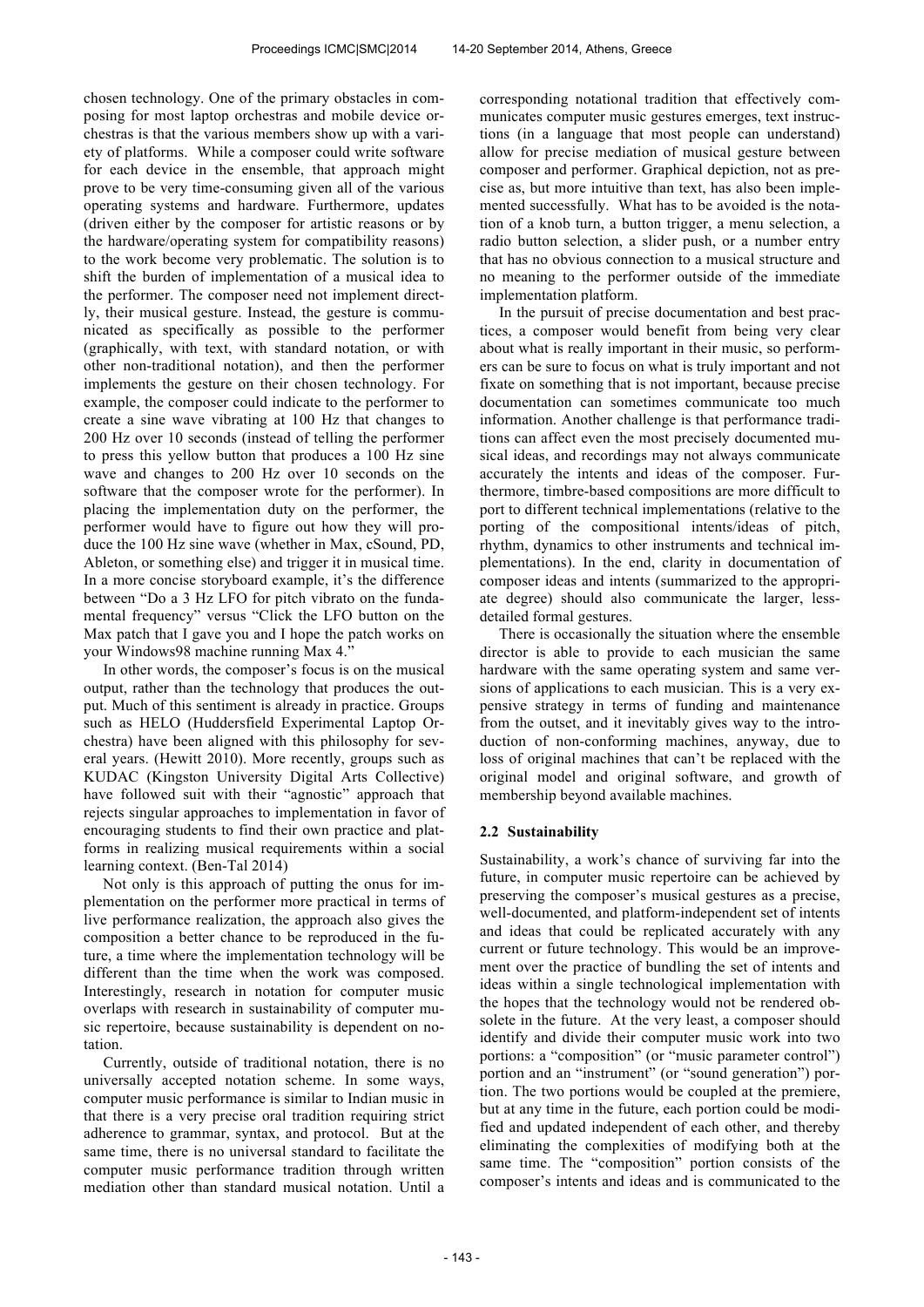performer through platform independent descriptors that communicate the desired musical gesture regardless of technical implementation. The "instrument" portion is the sound generation module and control interface appropriate for the sound generation module and the performer. Like the decoupling of composition and instrument in the centuries before computer-mediated music, the composer's intents and ideas are preserved regardless of updates to the implementation (instrument). Bach's *Welltempered Clavier* works are preserved to this day partly because the platform independent notation of Bach's intents and ideas were preserved regardless of the implementation during Bach's day and implemented today on modern instruments (sometimes not even on a keyboardbased instrument). In short, decoupling composition and instrument follows what composers, performers, and instrument designers have been doing for centuries in that composers of keyboard music were not the keyboard makers, and neither were the keyboardists.

### **2.3 The Role of the Performer**

Composers of computer music and performers of computer music look at sustainability from different perspectives. Performers can become attached to a work and are not finished with it until they stop performing it altogether, whereas composers like to be finished with the work and consider it to be more-or-less a fixed entity by the time post-premiere revisions are made and then the composer is on to the next work. Compounding the issue is a peculiar characteristic of computer music repertoire that is generally not found in other types of music, composers are writing pieces that can't be performed unless they are in the same room as the performer(s). Ideally, and assuming they enjoy performing a musical work, performers invest a considerable amount of time learning and preparing the work. Repeat performances are only in a performer's best interests. The performer should appear to be more motivated than the composers of the repertoire to keep their repertoire sustainable, and a composition's chances of sustainability are improved more so within the performer's domain.

 Beyond the issue of sustainability is the overall expectation from performers regarding electronic music and musicianship. Emerging from the unsession was a collective notion that mirrored an idea that Mari Kimura had attempted to establish in her 1995 article regarding computer music performance practice in the *Computer Music Journal* where she stated, "Electronic music developed extremely rapidly in tandem with the development of technology, and we can expect performance problems in electronic music to continue emerging as technology continues to advance. My experience in performing electronic works has made me realize that a performer is accountable for *all* the sound that the audience hears—even the electronic sounds that might not be directly under the performer's control. Any performing artist intending to play before an audience in any "space" is responsible for learning about sound, in order to convey his or her art as effectively as possible." (Kimura 1995)

 If performers are the ones who are accountable for the live realization and sustainability of a work, then there

needs to be more formalized training for performers who are interested in computer music performance, so they do not get discouraged. If performers are the ones to implement platform independent ideas, they will need to understand digital audio theory, digital music programming, and synthesis techniques. This is in addition to their music theory. They will need to know about the performance tradition of computer music in addition to the performance tradition, literature, and history of the western art music genre. To date, the Peabody Conservatory is the only institution where performers can avail themselves of formal specialized training in computer music performance that results in a degree in computer music performance. However, the proliferation of music technology courses in college and secondary school curriculums makes computer music performance training (in all of its forms) available to performers who may be interested in the art and responsibilities of sustainability in computer music performance, regardless of the primary focus of a credentialing program. Another proposed idea is the creation of a computer music conference or forum for computer music performers where the aesthetics of performance drive the conference (versus the current paradigm at most conferences where the content of compositions drive the conference).

#### **2.4 The Performer-Engineer**

One emerging solution for more self-sufficient, efficient, and sustainable computer music performance is pairing the performer with a "performer-engineer" who also learns the repertoire like the performer and is responsible for making the technology work and who would be considered and recognized as an equal artistic partner to the performer and the composer. The performer-engineer is the one responsible for the successful facilitation of technical mediation between a composer's platformindependent intents and ideas and a performer's implementation. A performer-engineer would need to possess training in all the facets of the realization process such as composition, software development, software maintenance, hardware procurement and maintenance, systems integration, live sound reinforcement engineering, audio/visual support technology, concert production administration, and performance. Unfortunately, in many genres and arenas of various concert performance, the engineer is subordinate and relegated to a secondary status to the composer and/or performer. Under this arrangement, composers and performers cannot expect performerengineers to invest themselves into the production of a work to the same level as a composer and performer. For starters, composers and performers, in their daily interactions and in concert performance, need to recognize the contributions of the performer-engineer and also recognize that a performer-engineer might be equipped to do more in the realization of a work and its sustainability for future performances. After recognition, the performerengineer needs to be appointed as an equal partner to the team consisting of the composer and performer. This is not currently the paradigm, as the composer often doubles as the performer-engineer, and in some cases the performer doubles as the performer-engineer in a self